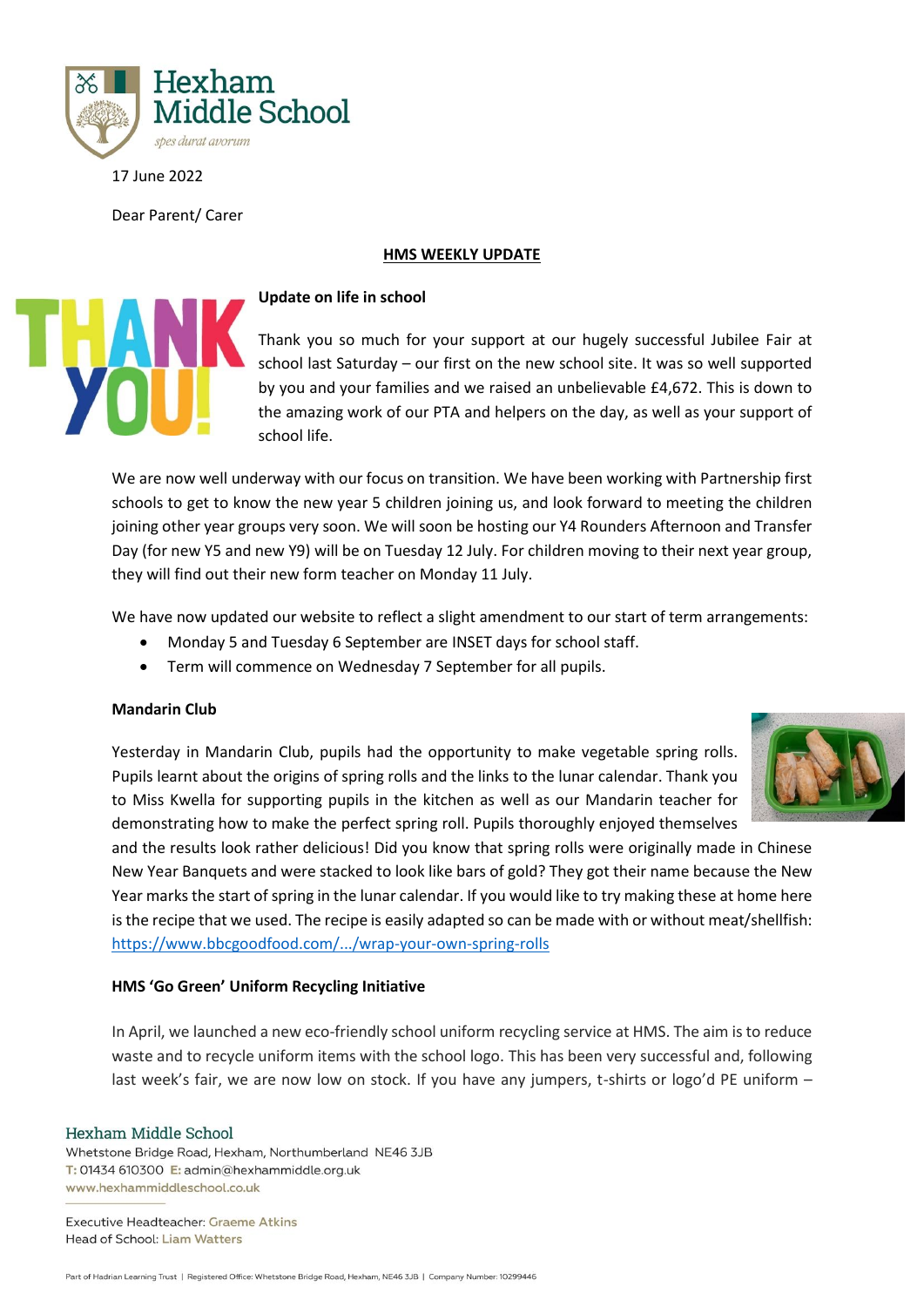

please send it in to the HMS office. We are working with the brilliant local charity, Rosie's Corner, who are currently unable to store branded uniform items. Please see full details on our 'School [Uniform](https://www.hexhammiddleschool.co.uk/index.php/school-uniform-recycling/) [Recycling'](https://www.hexhammiddleschool.co.uk/index.php/school-uniform-recycling/) webpage. You can make a request for items [here.](https://forms.office.com/Pages/ResponsePage.aspx?id=Pqq52TK10kaJyDTvBd7G5AoP0bay7ORCnOdQQBjq1aNUMFQ4TVg3WjFYUTZMOVRCSDZNSVlFU1pYSi4u)



## **House Point Totals**

Below are this week's House Point totals as well as the **'Top 4' pupils in each year group this week**. P points are awarded for character value such as **resilience, respect, engagement and responsibility**. Well done to each and every one of them.

| <b>House Totals</b> |        | Top 4 'P Points' in each year |           |        |          |        |         |        |            |
|---------------------|--------|-------------------------------|-----------|--------|----------|--------|---------|--------|------------|
|                     |        | Year 5                        |           | Year 6 |          | Year 7 |         | Year 8 |            |
| Aln                 | 51,718 | 1                             | Callum J  | 1      | Oliva L  | J.     | Katie G |        | Vinnie M R |
| <b>Coquet</b>       | 55,696 | 2                             | Estella F | 2      | Alfie B  | 2      | Ava C   | 2      | James T    |
| <b>Tweed</b>        | 51,887 | 3                             | Connie R  | 3      | Archie D | 3      | Poppy A | 3      | Lola R H   |
| <b>Wansbeck</b>     | 55,341 | 4                             | Dylan B   | 4      | Thomas E | 4      | Lacey D | 4      | Cora H     |

## **Road Safety**

It is vital that parents/carers bringing children to and from school adhere to the speed limit in local residential streets, some of which are 20mph. There have been some 'near misses' for pupils. Please see below a reminder about arrival and departure procedures as we await the final work on our coach park and line markings in the car park. We have noticed that the mornings are becoming very busy. There has been lots of vehicle movement in the car park in the morning. We need to operate a flow system and there should be **no need to park up whilst dropping off.**

Arrival:

- We ask that you avoid vehicle movement in the immediate vicinity of the school as much as possible. This helps to reduce traffic on the surrounding streets where pupils are walking to the school site.
- If you do need to drop your child at school (in the car park), please drive safely and slowly (10mph speed limit) in the school car park.
- Please drive straight to the top of the car park, drop your child off at the walkway (not down the car park, please) and then follow the loop around the car park to allow the smooth flow of traffic.

## Hexham Middle School

Whetstone Bridge Road, Hexham, Northumberland NE46 3JB T: 01434 610300 E: admin@hexhammiddle.org.uk www.hexhammiddleschool.co.uk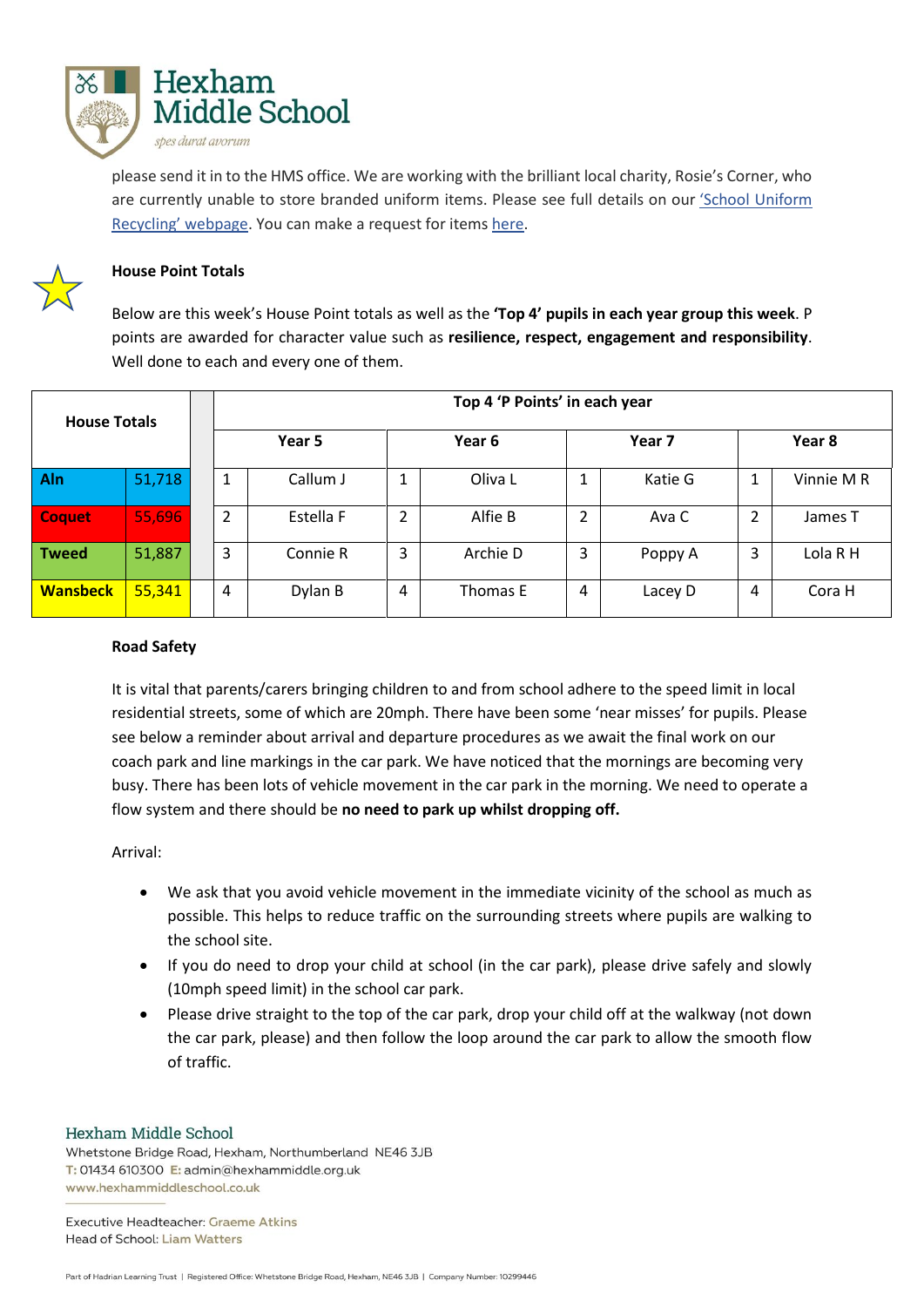

• When leaving the car park, it would help us if you could **turn left** (allowing our pupils to cross the road safely under the guidance of staff).

## Departure:

Due to an increased volume of traffic at the end of the day, we are asking for your support in limiting pick-ups on the school site, where possible. We need the car park to be stationary to allow our pupils to safely find their bus/ taxi and to move around the car park without moving vehicles.

- If you collect your child, please make alternative arrangements to meet them off the school site. For the time being, we will no longer allow collection in the car park.
- If you are visiting the school during the day, please note that you will be unable to leave the car park after 3.00pm when the buses park up. Please either park off site or in the lower bays of the car park and/or be prepared to wait until the school transport leaves at 3.30pm.

We will review all of these arrangements when the coach park opens and will communicate updated procedures in due course. I thank you for your understanding and support.

## **Tanga Club**

This is a fully inclusive youth club based in Hexham providing exciting activities for young people with Special Educational needs and/or Disabilities, their families and friends. They do not require a diagnosis and cater for children with a range of needs attending specialist and mainstream schools. The weekly youth group is on Fridays, 5.30-7pm, at the Torch Centre in Hexham (term-time). All ages, siblings and friends are very welcome. There is a buffet tea, sensory room, games and lots of fun! There is also a Forest School, an exciting summer holiday programme, a parent group (fortnightly on Thursdays at Hexham Community Centre), a library of specialist toys and equipment and a Centre

> Parks holiday weekend. Please email Sarah for more information: [sarah.tangaclub@gmail.com.](mailto:sarah.tangaclub@gmail.com)



# **Théâtre Sans Frontières in conjunction with Forum Cinema present a Film Night for Ukraine**

TSF invites you to a Film Night for Ukraine - eight winning short films made by young filmmakers (aged 13-18) shown at the International Children's Film Festival, Kids Movie Fest, in Kiev, 2017-2021. The films are about the thoughts, fears, dreams and desires of Ukrainian teenagers. Film Night for Ukraine will be introduced by Svitlana Pohasiy, director of Kids Movie Fest, who is now living in Hexham. All proceeds from the night will go towards two residential film camps to be run in western Ukraine this summer. The film camps will be for children and young people orphaned and/or injured in the war. The students will be involved in a range of arts and cultural activities, developing their drama, music, camera and film editing skills. The camp will also offer the

## Hexham Middle School

Whetstone Bridge Road, Hexham, Northumberland NE46 3JB T: 01434 610300 E: admin@hexhammiddle.org.uk www.hexhammiddleschool.co.uk